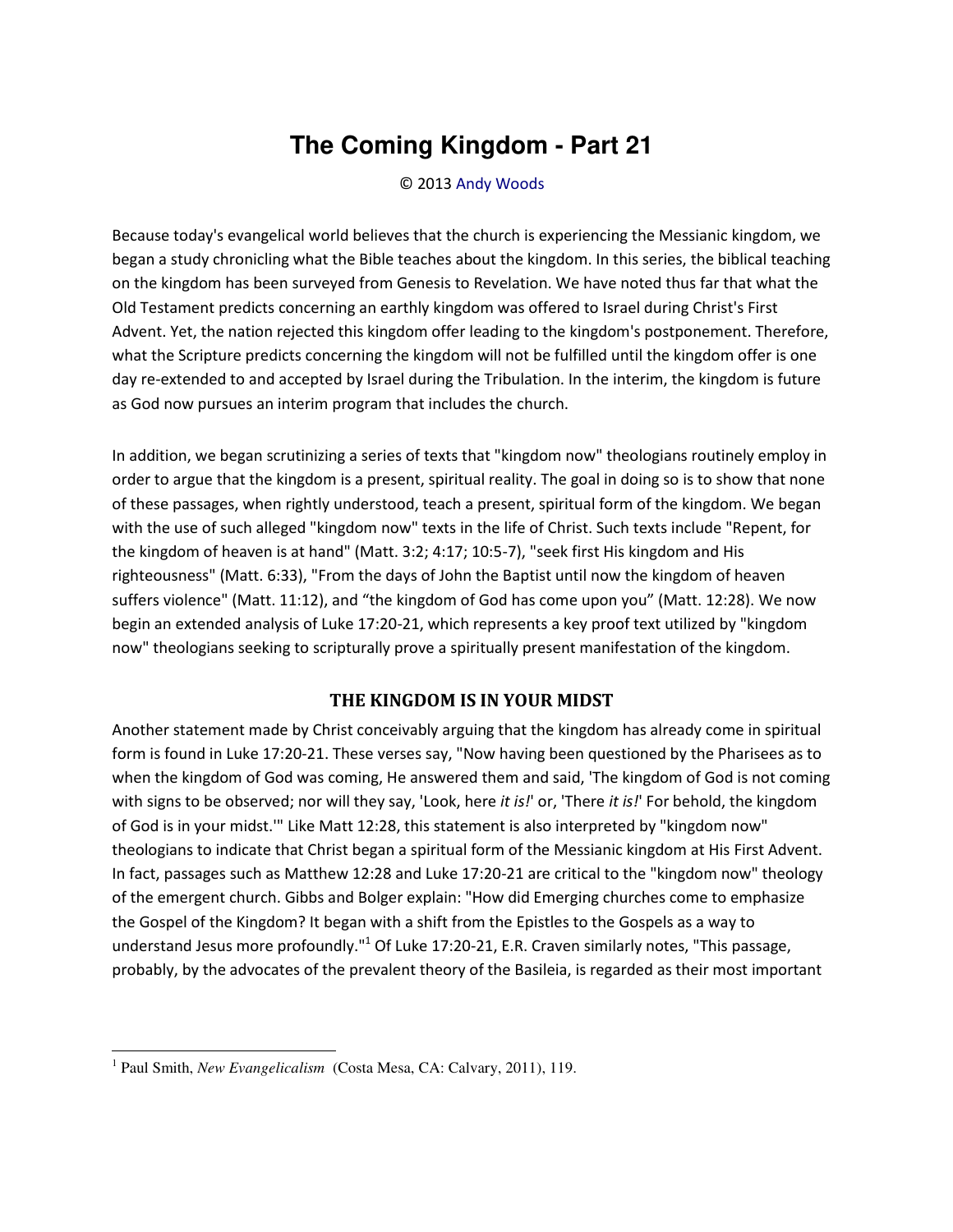proof-text, both as to its *nature* and *present establishment*."<sup>2</sup> However, to the "kingdom now" use of these verses, several responses can be given.

*First*, it is appropriate to dispute the all too common rendering that says, "the kingdom of God is within you." This rendering could not be correct since in context Christ was addressing the Pharisees. How could the kingdom be within the satanically empowered Pharisees (John 8:44)? These were the very individuals plotting to murder Christ at the very time that these words were uttered. Furthermore, the Scripture always portrays people entering the kingdom (Matt. 5:20; 23:13; John 3:5) rather than the kingdom entering them. Besides, does Christ perfectly reign in the hearts of the believer today? If so, why are there consistent commands given in the New Testament epistles against grieving (Eph. 4:30) and quenching the Holy Spirit (1 Thess. 5:19)? The mere existence of these prohibitions implies that believers today have the capacity to commit these sins and consequently inhibit the reigning influence of Christ in their hearts. In addition, this frequent rendering converts the kingdom into a spiritual reality only. However, as has been developed throughout this series, a terrestrial, geo-political element is always included in the Old Testament's presentation of the kingdom. Such an abrupt change from understanding the kingdom as encompassing this physical reality to solely a spiritual reality is tantamount to hermeneutically changing horses in midstream. Why would Christ, or any of the New Testament writers for that matter, introduce such a radical transition without any in-depth commentary explaining that such a transition was underway.

Also, if Luke 17:20-21 evidences the fact that Jesus set up a present, spiritual form of the kingdom during His First Advent, then why is His earthly ministry subsequent to these verses characterized by perpetual promises of a future, earthly kingdom? For example, in Matthew 19:28, Christ promised His disciples, "Truly I say to you, that you who have followed Me, in the regeneration when the Son of Man will sit on His glorious throne, you also shall sit upon twelve thrones, judging the twelve tribes of Israel." In Matthew 26:29, He similarly told His disciples, "But I say to you, I will not drink of this fruit of the vine from now on until that day when I drink it new with you in My Father's kingdom." Even Christ's closest companions understood His teaching as conveying a future, earthly kingdom. Not only did the disciples believe that Christ was going to restore the kingdom to Israel (Acts 1:6), but the mother of James and John also requested that her sons be given places of prominence with the earthly kingdom's establishment (Matt. 20:20-21). Because the request in Matthew 20 and the inquiry of Acts 1 both transpired late in Christ's ministry, it is unlikely that the disciples had a mistaken understanding of the kingdom at this point. Also, the penitent thief on the cross obviously saw the kingdom as a future reality when he exclaimed, "Jesus, remember me when You come in Your kingdom!" (Luke 23:42). Joseph of Arimathea, a wealthy disciple of Christ in whose tomb Christ was eventually buried, also understood Christ as teaching a future kingdom. Mark 15:43 says, "Joseph of Arimathea came, a prominent member of the Council, who *himself was waiting for the kingdom of God*; and he gathered up courage and went in before Pilate, and asked for the body of Jesus" (italics added).

 $\overline{a}$ 

<sup>2</sup> E.R. Craven, "Excursus on the Basileia," in *Revelation of John*, (New York: Scribner, 1874), 96.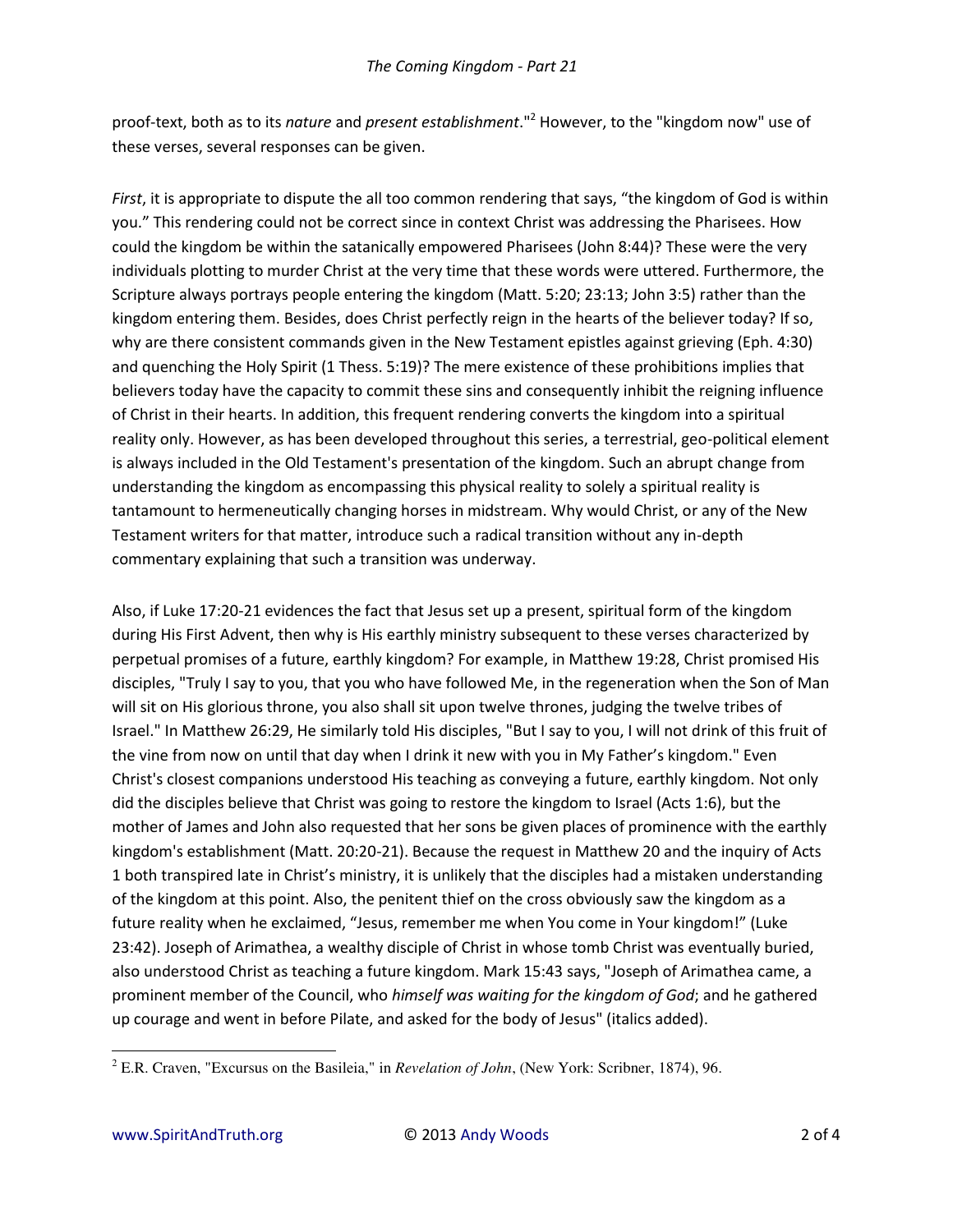*Second*, "kingdom now" theologians rely upon the present tense expression "is in your midst" (Luke 17:21) to argue for a present form of the Messianic kingdom. However, this verse need not teach "kingdom now" theology. To the Jewish mind king and kingdom went together like horse and carriage. It was unfathomable for them to have a king without the presence of the kingdom. Note the following passages that link king and kingdom. Isaiah 9:6-7 says, "For to us a child is born, to us a son is given, and the government will be on his shoulders And he will be called Wonderful Counselor, Mighty God, Everlasting Father, Prince of Peace. Of the greatness of his government and peace there will be no end. He will reign on David's throne and over his kingdom, establishing and upholding it with justice and righteousness from that time on and forever. The zeal of the LORD Almighty will accomplish this." Daniel 7:13-14 similarly explains, "In my vision at night I looked, and there before me was one like a son of man, coming with the clouds of heaven. He approached the Ancient of Days and was led into his presence. He was given authority, glory and sovereign power; all nations and peoples of every language worshiped him. His dominion is an everlasting dominion that will not pass away, and his kingdom is one that will never be destroyed." Note also Luke 1:26-27, 32, "In the sixth month of Elizabeth's pregnancy, God sent the angel Gabriel to Nazareth, a town in Galilee, to a virgin pledged to be married to a man named Joseph, a descendant of David. The virgin's name was Mary...He will be great and will be called the Son of the Most High. The Lord God will give him the throne of his father David." E.R. Craven further explains this king and kingdom connection to the Jewish mind:

Now, remembering the close connection in the Jewish mind between the establishment of the Basileia, and the glorious coming of the Son of Man—a connection established by the prophecy of Daniel (7:13, 14), and not previously rebuked but approved by Jesus (Luke 9:26, 27)—let anyone hypothesize as the meaning of...*with the signs of a gradual*  approach, and of...*in the midst of*, and read the entire passage, vers. 20–30.<sup>3</sup>

All of this to say, that the kingdom was very much in the midst of the nation (Luke 17:21) at Christ's First Advent since the king was present.

However, the offer of the kingdom framework, which has been discussed in prior articles, $4$  is sufficient for handling these verses in the same way it is capable of handling Matthew 12:28. Christ's presence manifested kingdom realities that could also have become tangible for the nation had they fulfilled their obligation of enthroning their king (Deut. 17:15). In other words, the presence of the kingdom in Christ could not become a reality for all because of the nation's rejection of the kingdom offer. Grammarian Max Zerwick notes how this interpretation represents an acceptable rendering of the present tense expression "is in your midst":

 $\overline{\phantom{0}}$ 

<sup>3</sup> Ibid., 97.

<sup>&</sup>lt;sup>4</sup> See parts five, six, and nineteen in this series for an explanation of this idea.